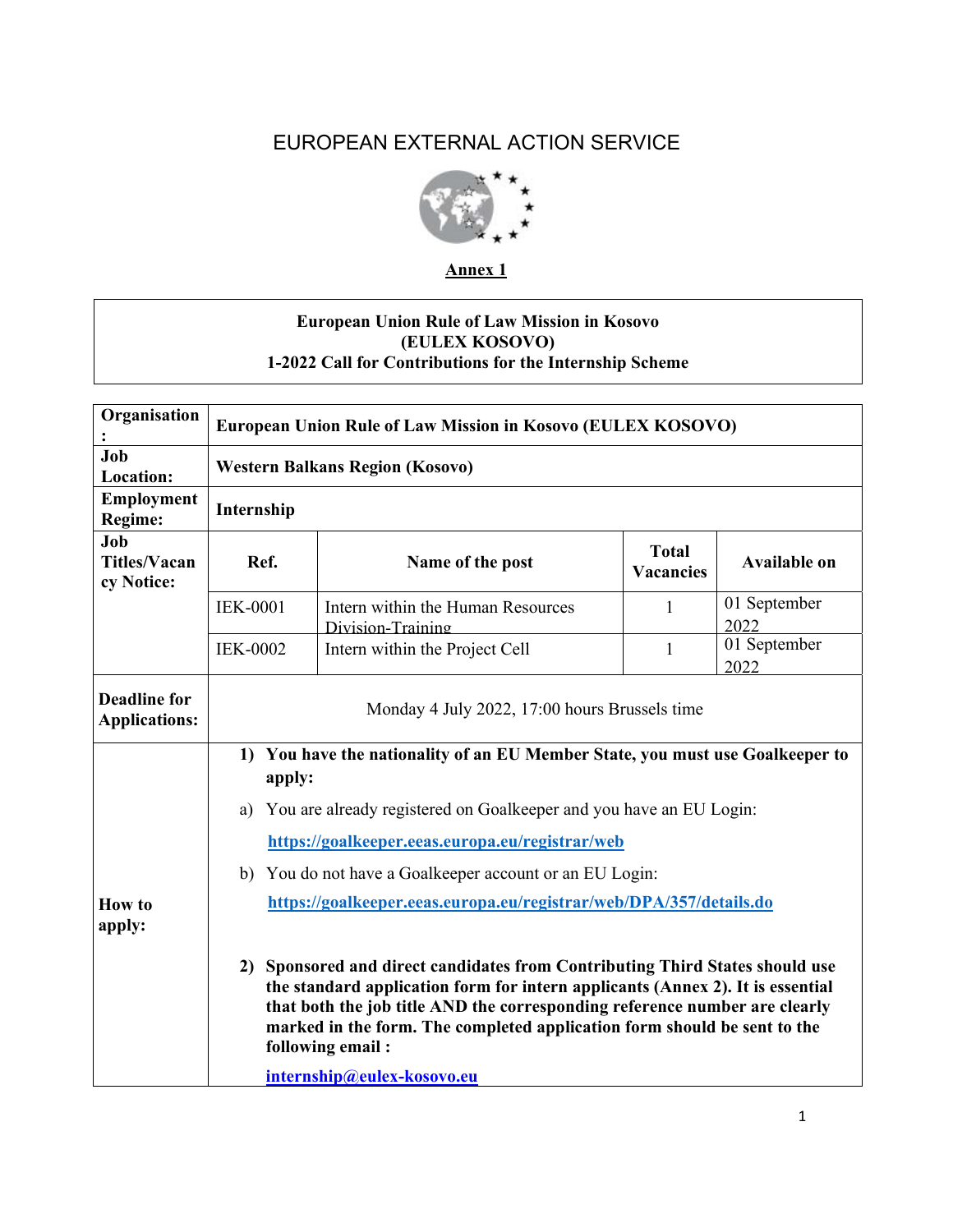|                     | <b>General aspects:</b><br>Only one application per intern will be accepted. If more than one application is received<br>from the same candidate, only the last one sent will be considered. Priority shall be given<br>to the applications submitted through the national authorities. |
|---------------------|-----------------------------------------------------------------------------------------------------------------------------------------------------------------------------------------------------------------------------------------------------------------------------------------|
|                     | The interns will deploy in Pristina from 1 September 2022 until 31 January 2023.                                                                                                                                                                                                        |
|                     | For questions from the National Authorities please contact the                                                                                                                                                                                                                          |
|                     | Civilian Planning and Conduct Capability (CPCC)                                                                                                                                                                                                                                         |
|                     | <b>Ms. Ellen HARMSEN</b>                                                                                                                                                                                                                                                                |
| <b>Information:</b> | cpcc.eulexkosovo@eeas.europa.eu                                                                                                                                                                                                                                                         |
|                     | For questions from contracted candidates please contact the                                                                                                                                                                                                                             |
|                     | <b>EULEX Human Resources Division</b>                                                                                                                                                                                                                                                   |
|                     | HumanResources@eulex-kosovo.eu                                                                                                                                                                                                                                                          |
|                     |                                                                                                                                                                                                                                                                                         |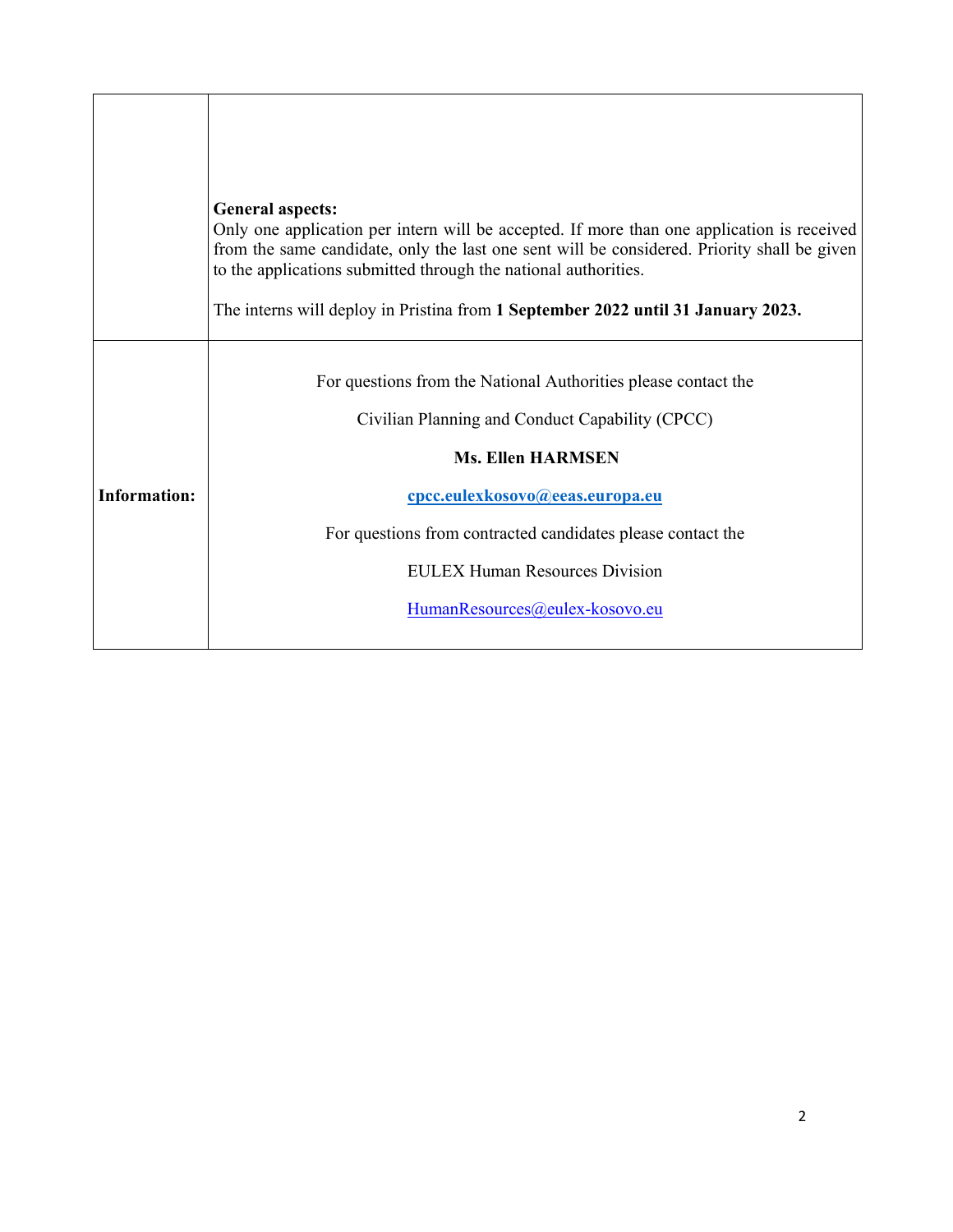| <b>Position:</b>                      | <b>Employment Regime:</b> |                                       |  |
|---------------------------------------|---------------------------|---------------------------------------|--|
| Intern within the Human               | Internship                |                                       |  |
| <b>Resources Division - Training</b>  |                           |                                       |  |
| <b>Ref. Number:</b>                   | <b>Location:</b>          | <b>Availability:</b>                  |  |
| IEK-0001 $(1$ position)               | Western Balkans Region    | 01 September 2022                     |  |
|                                       | (Kosovo)                  |                                       |  |
| Component/Department/Unit:            | <b>Security Clearance</b> |                                       |  |
| Office of the Chief of                | Level:                    | Open to contributing<br>third States: |  |
| <b>Staff/Human Resources Division</b> | No Personnel Security     | Yes                                   |  |
|                                       | Clearance is needed       |                                       |  |

## **Reporting Line:**

The Intern reports to the Human Resources and Training Officer (HRTO) assigned as Internship Supervisor by the Head of Human Resources Division.

## **Main Tasks and Responsibilities:**

- To assist the HRTO in coordinating external and in-Mission training for Mission staff members by providing logistics, administrative and technical support in their implementation and/or delivery;
- To support the HRTO in maintaining and amending the in-Mission training portfolio, including training design and implementation;
- To contribute in developing online courses with regards to design, technology and delivery options;
- To interview subject matter experts and conduct other research for the purpose of developing online courses relevant to the Mission;
- To undertake any other task as requested by the Human Resources and Training Officer or the Head of Human Resources Division.

## **Education and Experience:**

## **Essential**

- Completion of minimum three years of studies corresponding to a Bachelor's degree in Educational Science, Psychology, Social Sciences, or other relevant degree;
- Maximum two (2) years of relevant work experience, after completion of educational requirements;
- Very good oral and written command of English;
- Excellent communication skills;
- Strong organisational and prioritisation skills;
- Candidates should be self-motivated and be able to demonstrate a can-do attitude;
- Excellent knowledge of principles and methods for curriculum and e-training designs.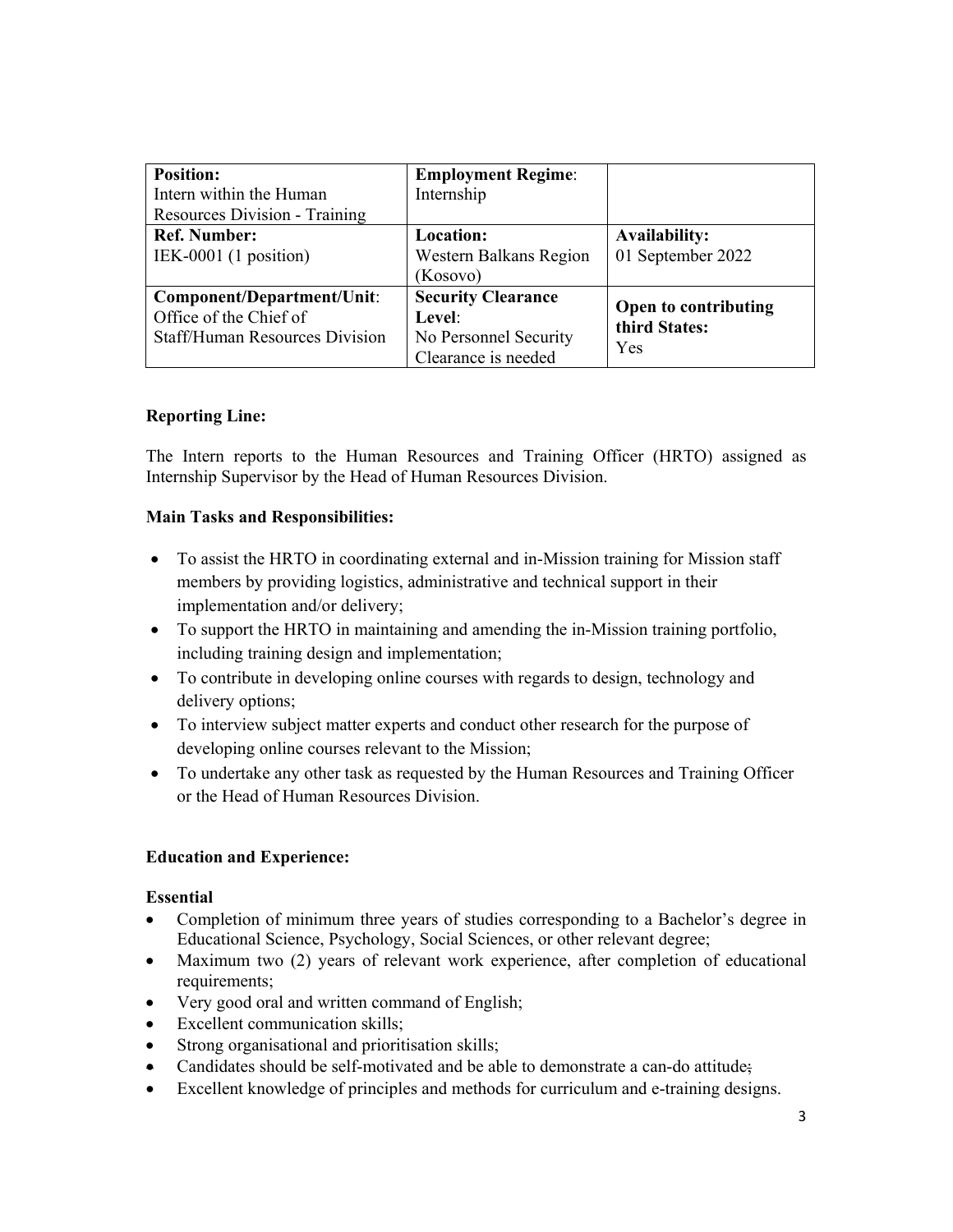Good working knowledge of MS Office applications including Word, Excel and Powerpoint.

#### **Desirable**

- Experience in e-learning platforms;
- Experience in using Learning Management Systems (ex.Moodle)
- Experience in the Human Resources and/or Training field;
- Experience in working in a diverse working environment;
- Knowledge of the functioning of the EU and in particular CSDP Missions;
- Understanding of the political, cultural and security situation of the Balkans, in particular Kosovo.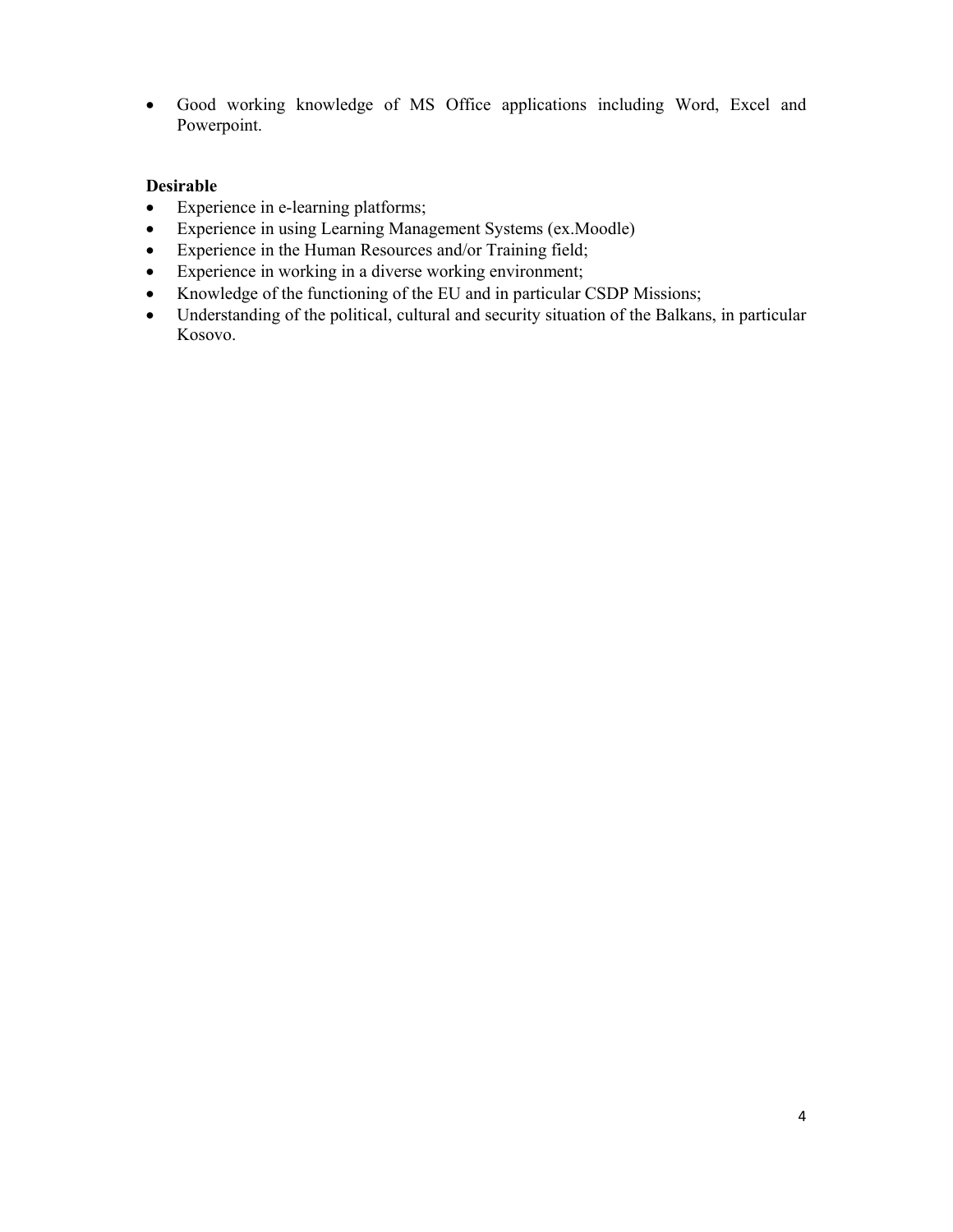| <b>Position:</b>               | <b>Employment Regime:</b> |                      |  |
|--------------------------------|---------------------------|----------------------|--|
| Intern within the Project Cell | Internship                |                      |  |
| <b>Ref. Number:</b>            | Location:                 | <b>Availability:</b> |  |
| IEK-0002 $(1$ position)        | Western Balkans Region    | 01 September 2022    |  |
|                                | (Kosovo)                  |                      |  |
| Component/Department/Unit:     | <b>Security Clearance</b> | Open to contributing |  |
| Office of the Chief of Staff / | Level:                    | third States:        |  |
| Planning Reporting and         | No Personnel Security     | Yes                  |  |
| <b>Evaluation Section</b>      | Clearance is needed       |                      |  |

## **Reporting Line:**

The Project Cell intern is supervised and mentored by the Project Cell intern supervisor in the Planning, Reporting and Evaluation Section.

## **Main Tasks and Responsibilities:**

- To support the Project Cell in:
	- designing and organising tailor-made training for project managers;
	- designing projects, drafting project proposals, assessing project relevance against the Mission's mandate, assessing feasibility and sustainability of the projects, as well as budget/cost effectiveness;
	- monitoring of project progress and completion of final reports for SSPs in cooperation with project managers;
- To organise project-activities/events (following up on purchase requests for conference venues, hotels, and catering; providing administrative instruction to contractors);
- To conduct research and prepare background information and briefs as required;
- To proofread documents related to the Project Cell such as Standard Operation Procedures (SOPs) and final reports;
- To assist in preparation of draft reports, financial and administrative documents, including expenditure reviews, consultancy, and other contracts as instructed;